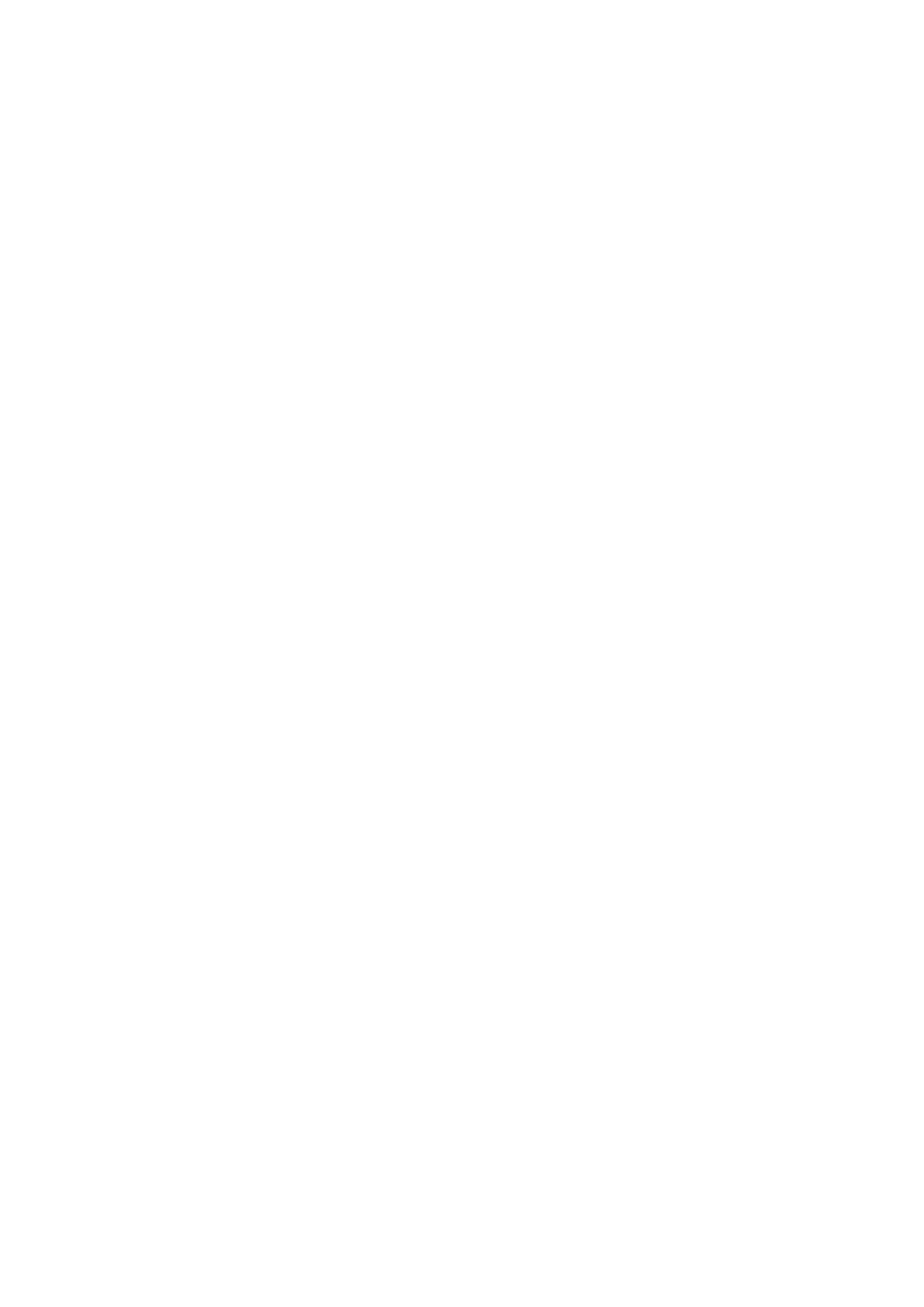# **NORTHERN TERRITORY OF AUSTRALIA**

As in force at 1 July 1996 \_\_\_\_\_\_\_\_\_\_\_\_\_\_\_\_\_\_\_\_

\_\_\_\_\_\_\_\_\_\_\_\_\_\_\_\_\_\_\_\_

## **EXOTIC DISEASES (ANIMALS) COMPENSATION ACT**

## **An act to provide compensation for certain losses occasioned by exotic diseases of animals**

#### **1 Short title**

This Act may be cited as the *Exotic Diseases (Animals) Compensation Act*.

#### **2 Commencement**

This Act shall come into operation on a date to be fixed by the Administrator by notice in the *Gazette*.

#### **3 Definitions**

In this Act, unless the contrary intention appears:

#### *animal* means:

- (a) a camel, sheep, goat, swine, bird, dog, cat, bee or deer being an animal which is kept in a domestic state;
- (b) a horse, bovine animal or buffalo, being an animal which is branded, or is the progeny under the age of 12 months of a branded animal, or the movement of which is restricted to a confined area on:
	- (i) land held for an estate in fee simple;
	- (ii) land held under a lease from the Crown, being a lease that contains a covenant permitting the land to be used for pastoral purposes;
	- (iii) land occupied under a licence from the Crown, being a licence that contains a provision permitting the land to be used for pastoral purposes; or
	- (iv) a stock route or stock reserve within the meaning of the *Stock Routes and Travelling Stock Act*; or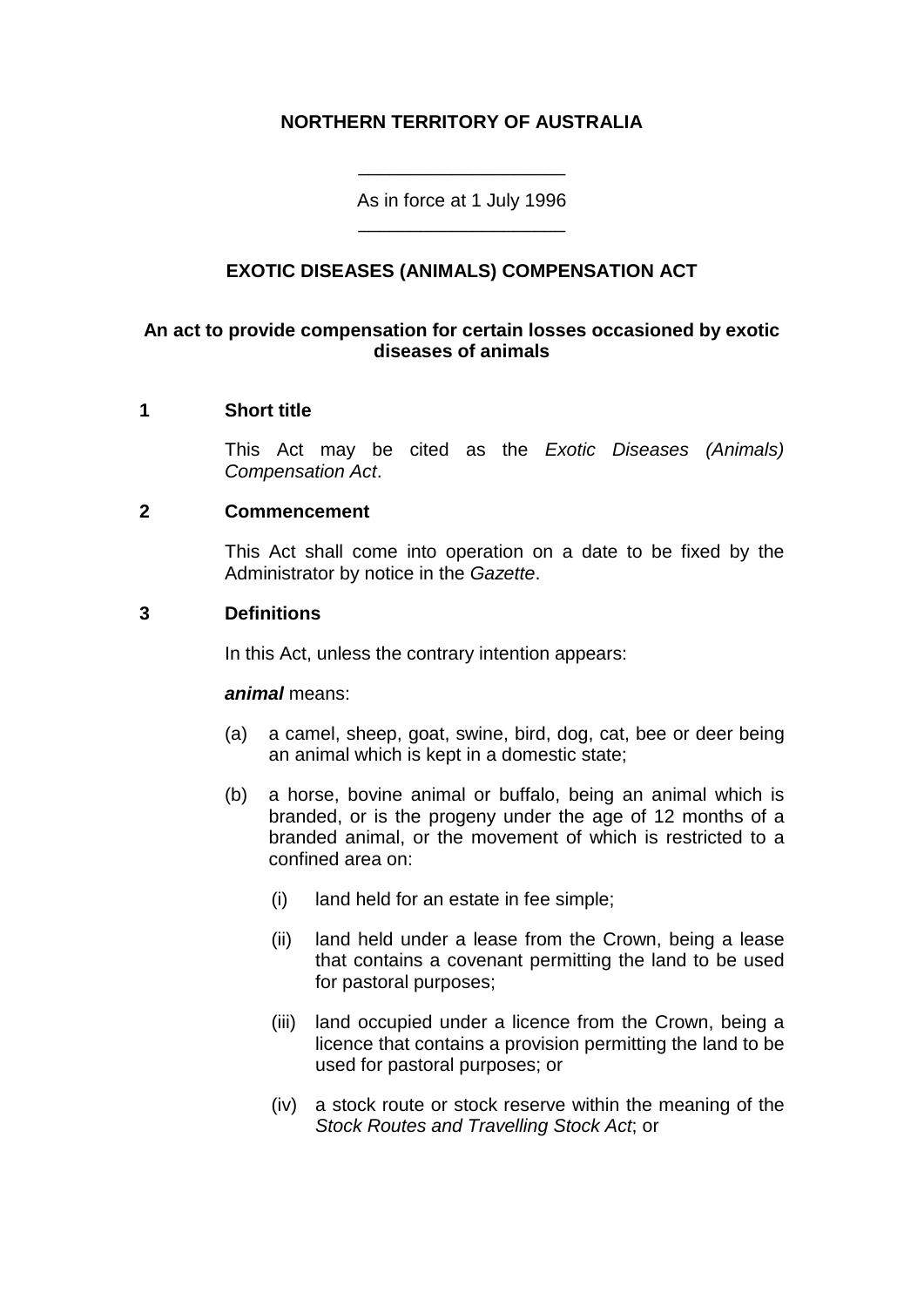(c) such other animal as may be prescribed to be an animal for the purposes of this Act.

*carcass* means any portion of the body of a dead animal and includes its hide, skin, hair, feathers, wool and viscera.

*Chief Inspector* means the Chief Inspector of Stock holding office under the *Stock Diseases Act* and includes a person exercising powers or functions delegated to him under that Act.

*exotic disease* means a disease, parasite or pest prescribed in the Schedule.

*fitting* includes harness, saddlery and anything commonly used in the handling of animals.

*fodder* includes hay, straw, grass, grain and green crops.

*horse* includes ass, mule or hinny.

*infected*, in relation to an animal, means that the animal:

- (a) is diseased or affected by an exotic disease;
- (b) is in a flock or herd in which there are animals which are diseased; or
- (c) is depastured or has been depastured on land upon which, within the last preceding 6 months, diseased stock have been depastured or have travelled.

*inspector* means a person appointed and holding office as an inspector under the *Stock Diseases Act* except where the Minister has otherwise directed under section 11 of that Act.

*owner*, in relation to an animal or other property that has been destroyed or an animal that has died, means a person who, or partnership which, had an interest in the animal or other property at the time of its destruction or death, and includes a person to whom or a partnership to which the right to submit a claim for compensation under this Act passes by succession or assignment, but does not include the holder of a mortgage, lien or charge over the animal or other property who was not in possession at the time of its destruction or death.

*property* includes any building, fitting, appliance, fodder, carcass, dung, farm produce or any other thing that may be used by, for or in connection with an animal.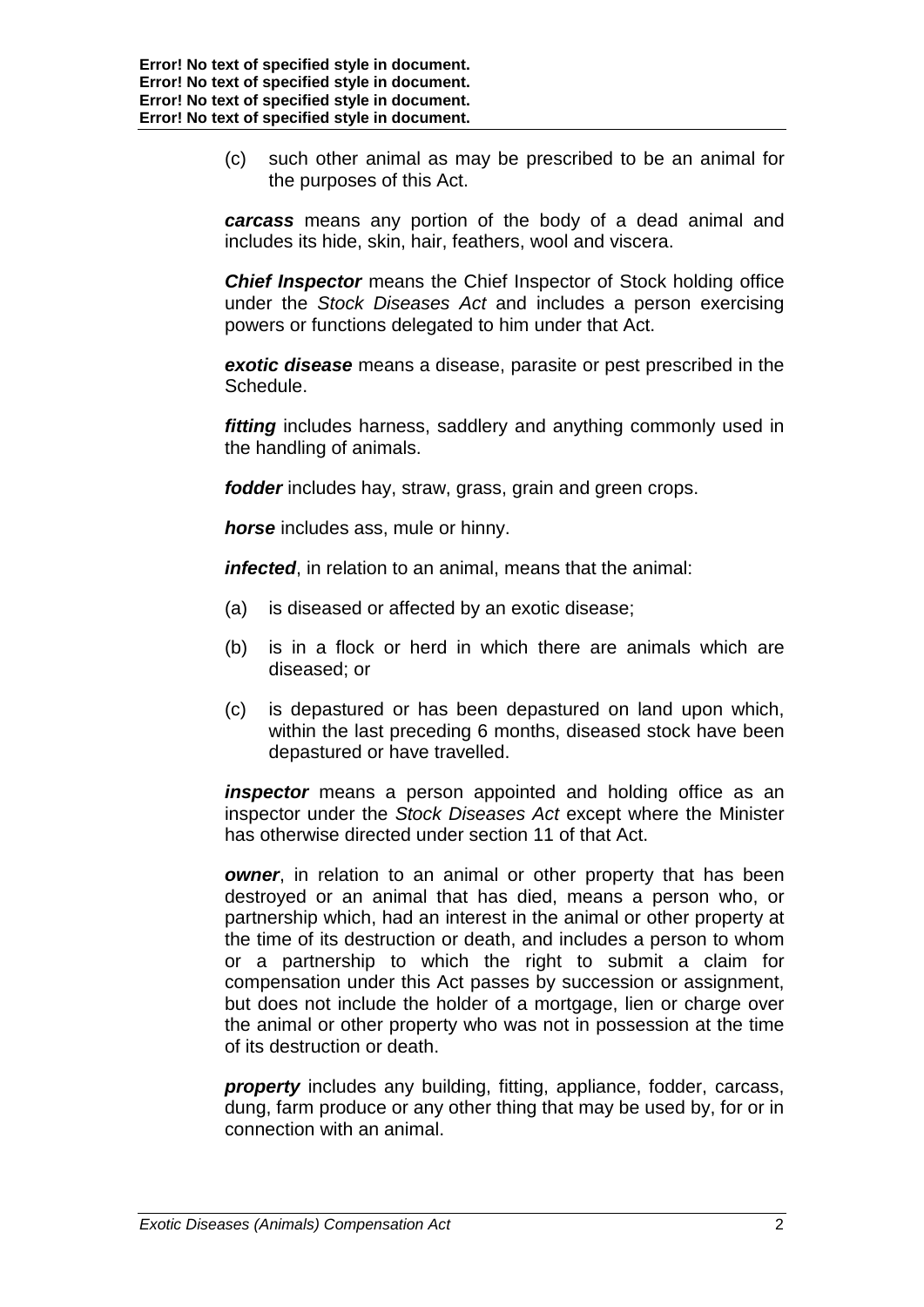## **4 Submission of claim for compensation**

- (1) Where an inspector:
	- (a) has reasonable cause to believe that any animal or other property is or has recently been suffering from or infected with an exotic disease; and
	- (b) in the exercise of a power under section 42 of the *Stock Diseases Act* destroys or causes or orders the destruction of the animal or other property,

an owner of the animal or other property may, after the destruction, submit to the Chief Inspector a claim in accordance with section 5 for compensation under this Act.

(2) For the purposes of this Act an animal which dies on land which at the time of the death is in a quarantine area established under the *Stock Diseases Act* in order to prevent the spread of an exotic disease shall be deemed to have been destroyed immediately before the establishment of the quarantine area in the exercise of a power under section 42 of that Act by an inspector having reasonable cause to believe that the animal is or has recently been suffering from or infected with an exotic disease, if an inspector certifies in writing that in his opinion there are reasonable grounds to believe that the animal died from an exotic disease.

# **5 Form of claim**

A claim submitted under section 4:

- (a) shall be in writing signed by an owner or a person authorized in writing by an owner to submit the claim; and
- (b) shall be accompanied by a declaration signed by that owner or person:
	- (i) as to the date and place of the destruction;
	- (ii) as to the amount of compensation claimed for each animal and item of property destroyed;
	- (iii) as to the nature and value, at the time when the animal or other property was destroyed, of the interest, in the animal or other property, of the owner submitting the claim;
	- (iv) as to whether an inspector destroyed or caused or ordered to be destroyed the animal or other property to which the claim relates; and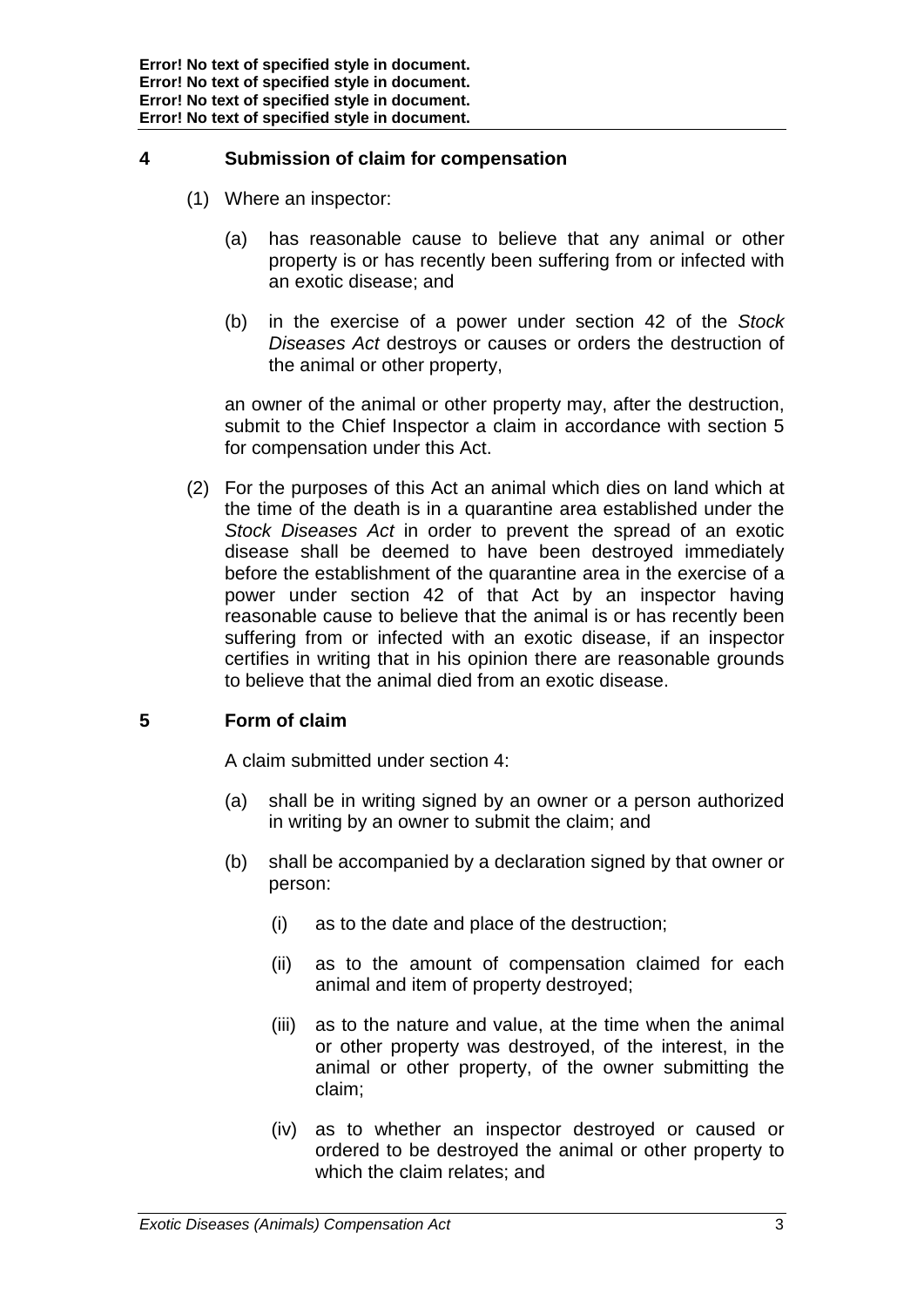(v) as to any other matter prescribed.

## **6 Duties of Chief Inspector in relation to claim**

- (1) Where a claim in accordance with section 5 has been submitted to the Chief Inspector, and the Chief Inspector is satisfied that:
	- (a) all animals and other property to which the claim relates have been destroyed;
	- (b) the animals and other property to which the claim related were destroyed or caused or ordered to be destroyed in the exercise of a power under the *Stock Diseases Act* by an inspector having reasonable cause to believe that the animals and other property were suffering from or infected with an exotic disease;
	- (c) the person submitting the claim was an owner, at the time of the destruction, of the animals and other property to which the claim relates; and
	- (d) in respect of any animal or other item of property destroyed the amount of compensation claimed is not greater than the amount payable as compensation under section 10,

the Chief Inspector shall certify that the claim is payable.

(2) If the Chief Inspector does not certify that a claim submitted under this Act is payable he shall give notice in writing to the person submitting the claim that he has not certified the claim and shall state in the notice why he has not done so.

## **7 Chief Inspector may require further particulars**

- (1) The Chief Inspector may, in writing, request a person who has submitted a claim under this Act to supply such further particulars in relation to the claim as the Chief Inspector thinks should be supplied to enable him to be satisfied on a matter specified in section  $6(1)(a)$ ,  $(b)$ ,  $(c)$  or  $(d)$ .
- (2) The Chief Inspector may refuse to certify a claim until he has received in writing signed by the person submitting the claim such further particulars as are requested under subsection (1) and are, in his opinion, sufficient to enable him to be satisfied on a matter specified in section 6(1)(a), (b), (c) or (d),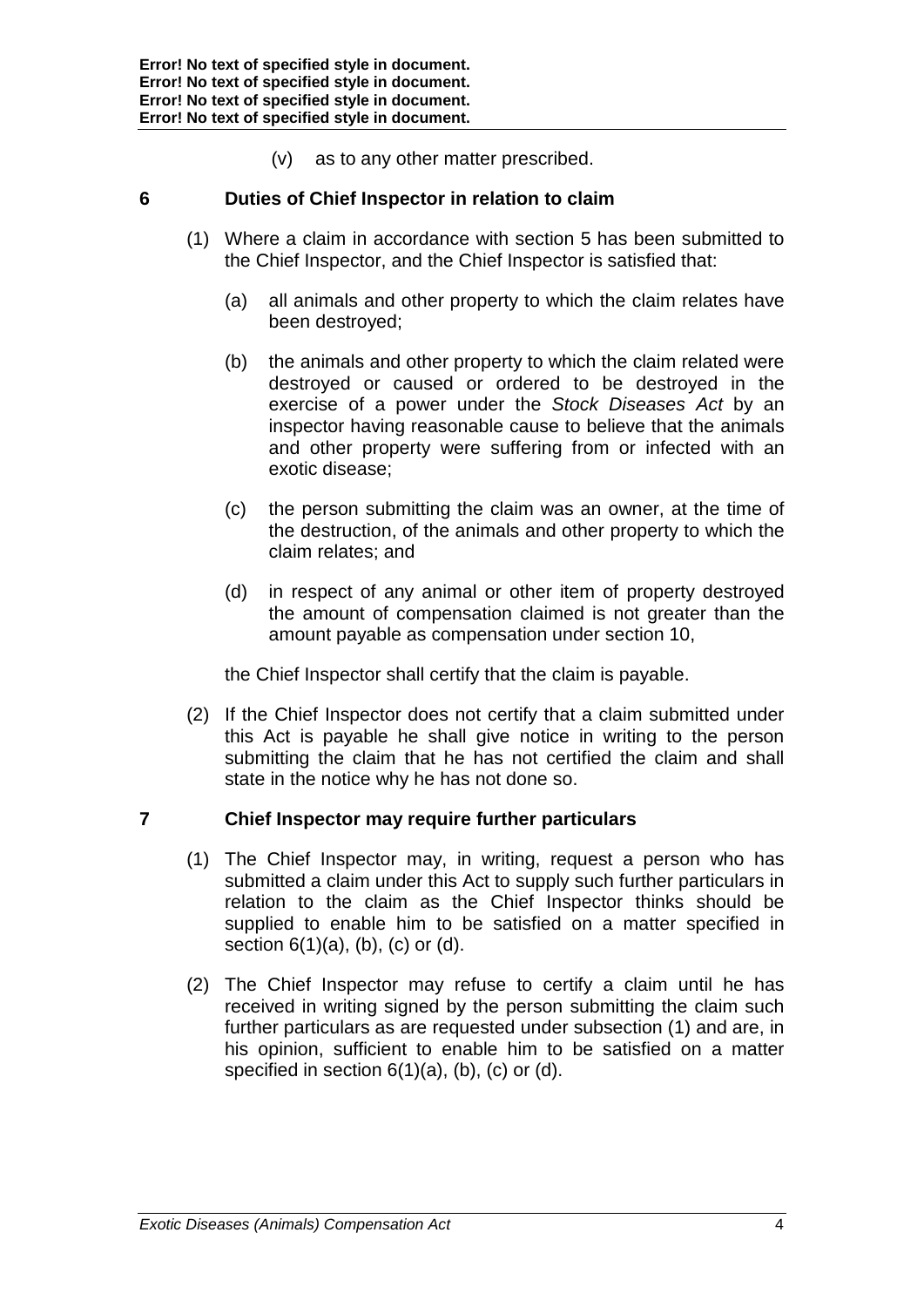## **8 Appeal**

- (1) A person who has submitted a claim may appeal in accordance with this section against the refusal of the Chief Inspector to certify it.
- (2) If, at the end of 2 months after the date on which the Chief Inspector receives:
	- (a) a claim submitted under this Act; or
	- (b) such further particulars as he requests under section 7,

whichever is the later, the Chief Inspector has not certified the claim, he shall be deemed to have refused to certify it.

- (3) The appeal may be brought:
	- (a) in the Supreme Court; or
	- (b) in the Local Court, if within its jurisdictional limit.
- (4) The appeal shall be instituted by filing a notice of appeal in the office of the Court in which the appeal is brought and serving a copy of the notice on the Chief Inspector personally or by post.
- (5) The notice of appeal shall be filed and the copy served not later than 2 months after the date on which the Chief Inspector refuses, or is first deemed to have refused, to certify the claim.
- (6) The notice of appeal and the copy shall be entitled in the Court in which the appeal is brought and shall state the grounds relied on in support of the appeal.
- (7) The Court in which the appeal is brought shall hear the appeal and may:
	- (a) dismiss the appeal or make an order that such compensation be paid as the Court thinks fit; and
	- (b) make an order for the payment of such costs in the appeal as the Court thinks fit.
- (8) In making an order for the payment of costs in an appeal which is brought in the Supreme Court but which might have been brought in the Local Court, the Court shall consider whether or not:
	- (a) the difficulty of the law;
	- (b) the difficulty of the application of the law; or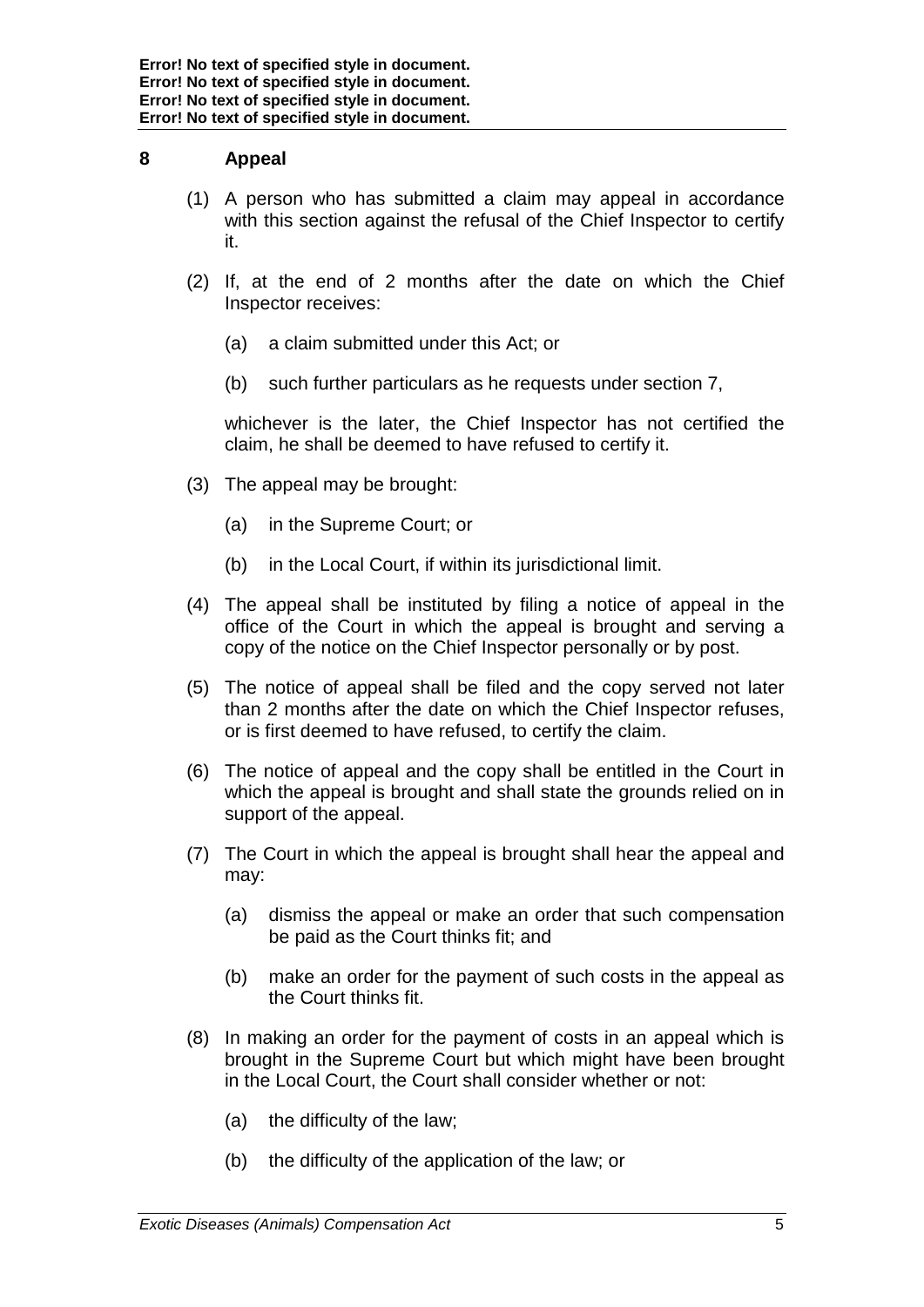(c) the complexity of the facts,

involved in the appeal is such that the appellant is justified in bringing the action in the Supreme Court.

#### **9 Certified claim to be paid**

Where, under section 6, the Chief Inspector has certified a claim to be payable the Minister shall, subject to this Act, cause the amount of the claim to be paid to the person submitting the claim.

#### **10 Maximum amount of compensation payable**

The amount payable as compensation under this Act for the destruction, under the *Stock Diseases Act*, of any animal or other property:

- (a) shall not exceed:
	- (i) in the case of an animal destroyed after it became infected with an exotic disease – the value of the animal immediately before it became so infected; or
	- (ii) in any other case the value which the animal or other property destroyed would have had immediately before the destruction if the animal or other property had not then been about to be destroyed in or as a result of the exercise of a power under the *Stock Diseases Act*; and
- (b) shall:
	- (i) where there is only one owner of the animal or other property – be paid to the owner; or
	- (ii) where there is more than one owner of the animal or other property – be divided among those owners in accordance with their interests in the animal or other property at the time of its destruction.

## **11 No compensation for loss of profit, &c.**

No compensation is payable under this Act for:

- (a) loss occasioned by breach of contract;
- (b) loss of production; or
- (c) any other loss the amount of which is not included in the amount payable under section 10.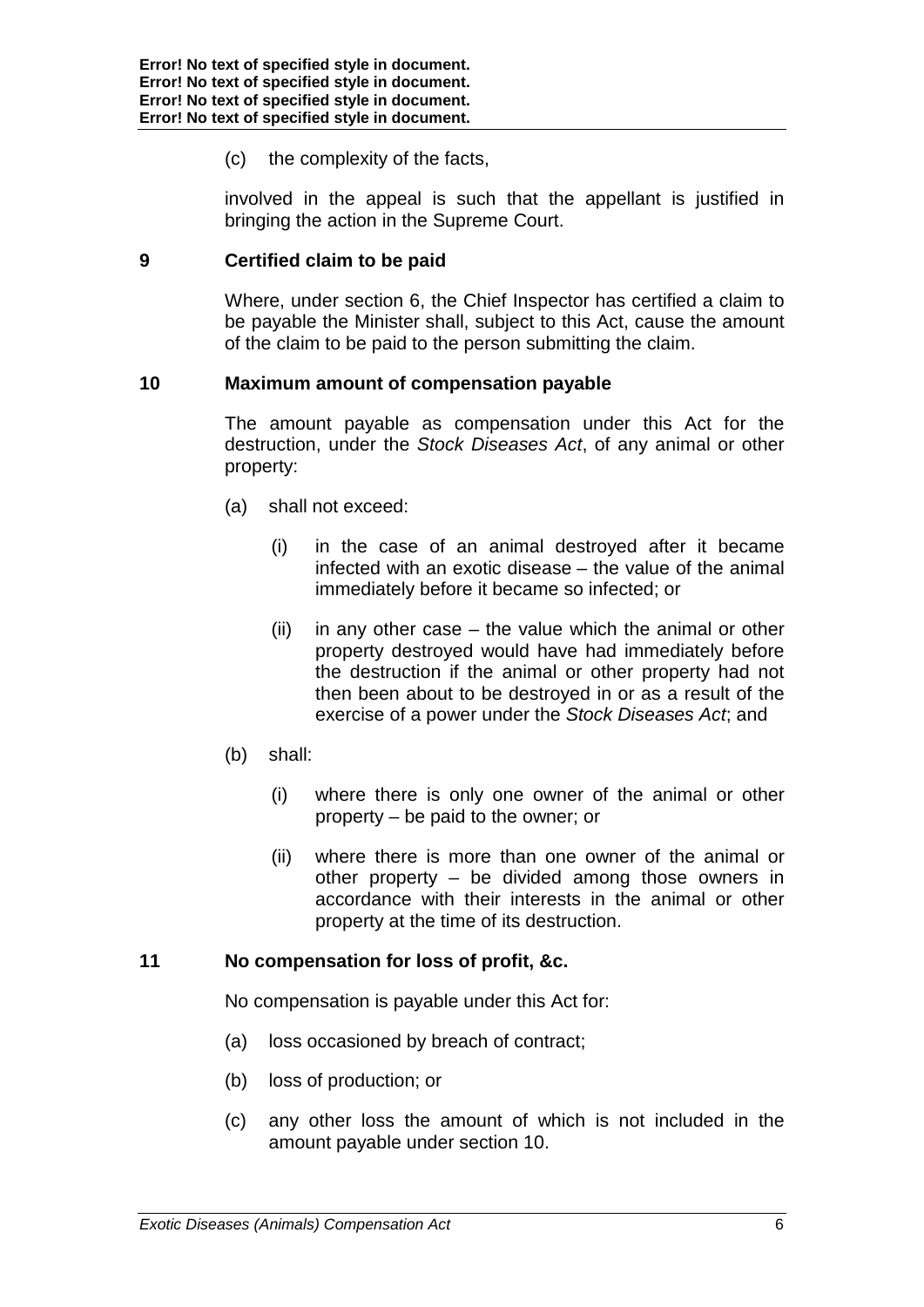## **12 No further compensation under other Act for loss compensated under this Act**

Notwithstanding the provisions of any other Act where the Minister has caused compensation to be paid under this Act for loss occasioned by the destruction of any animal or other property, the Territory is not liable to pay any further compensation for loss occasioned by that destruction.

## **13 Minister may refuse or reduce compensation in certain cases**

Notwithstanding section 9 where a claim is submitted by a person who has been found quilty of an offence against a provision relating to the control or eradication of an exotic disease in any Act or Act of the Commonwealth, the Minister may, in his discretion, refuse to cause any amount to be paid as compensation or cause to be paid as compensation such amount smaller than the amount of the certified claim as he thinks fit.

## **14 Penalty for untrue statement in claim**

A person shall not, either orally or in writing, knowingly make an untrue statement in connection with or in support of a claim for compensation under this Act:

- (a) in the claim;
- (b) in a declaration or in particulars under section 5 or 7; or
- (c) to the Minister or Chief Inspector.

Penalty: \$2,000 or 6 months imprisonment.

#### **15 Effect on action to prevent, &c., disease**

Nothing in this Act shall operate to delay or prevent any action under the *Stock Diseases Act* to eradicate or prevent the spread of an exotic disease.

#### **16 Regulations**

The Administrator may make regulations, not inconsistent with this Act, prescribing all matters which by this Act are required or permitted to be prescribed or which are necessary or convenient to be prescribed for carrying out or giving effect to this Act and in particular:

(aa) prescribing an animal to be an animal for the purposes of this Act;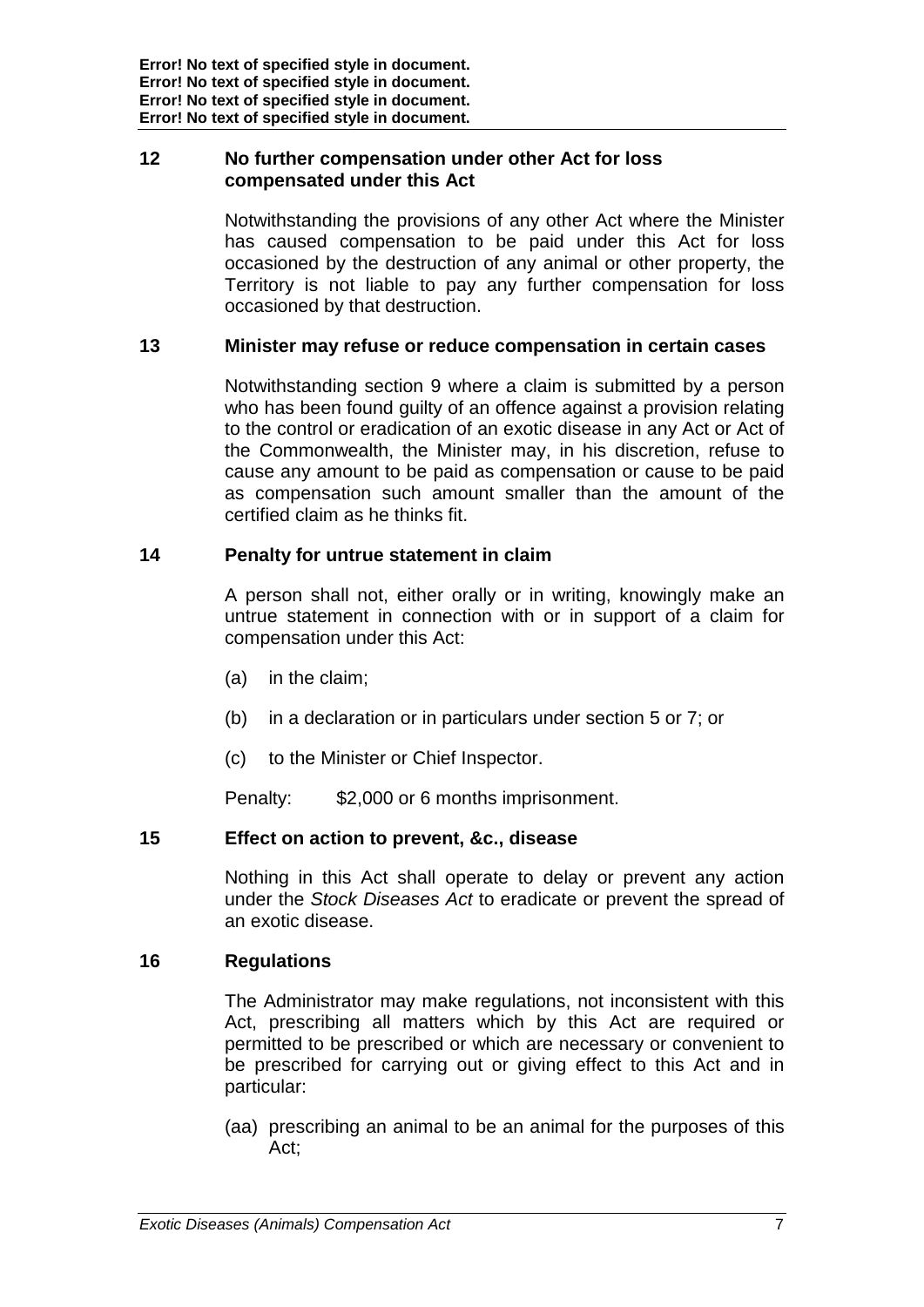- (a) prescribing the method of making valuations;
- (b) prescribing procedures to be followed in respect of compensation;
- (c) prescribing penalties not exceeding \$1,000 for offences against the regulations; and
- (d) prescribing a disease, parasite or pest in, or otherwise varying, the Schedule.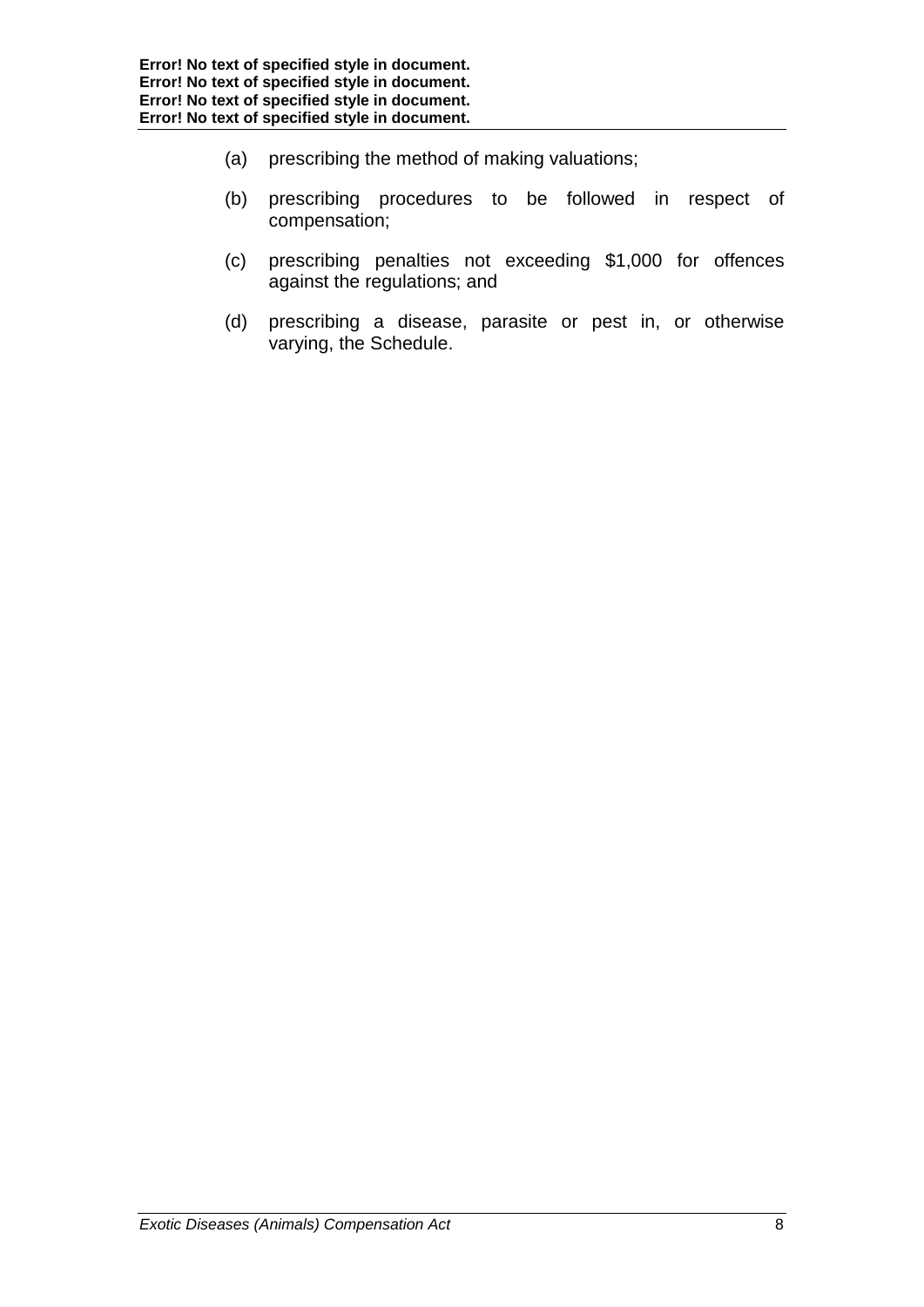# **Schedule Exotic diseases**

sections 3 and 16

African swine fever Blue tongue Foot and mouth disease Fowl plague Newcastle disease Rabies Rinderpest Screw worm fly infestation Swine fever (Hog cholera) Swine vesicular disease Vesicular exanthema Vesicular stomatitis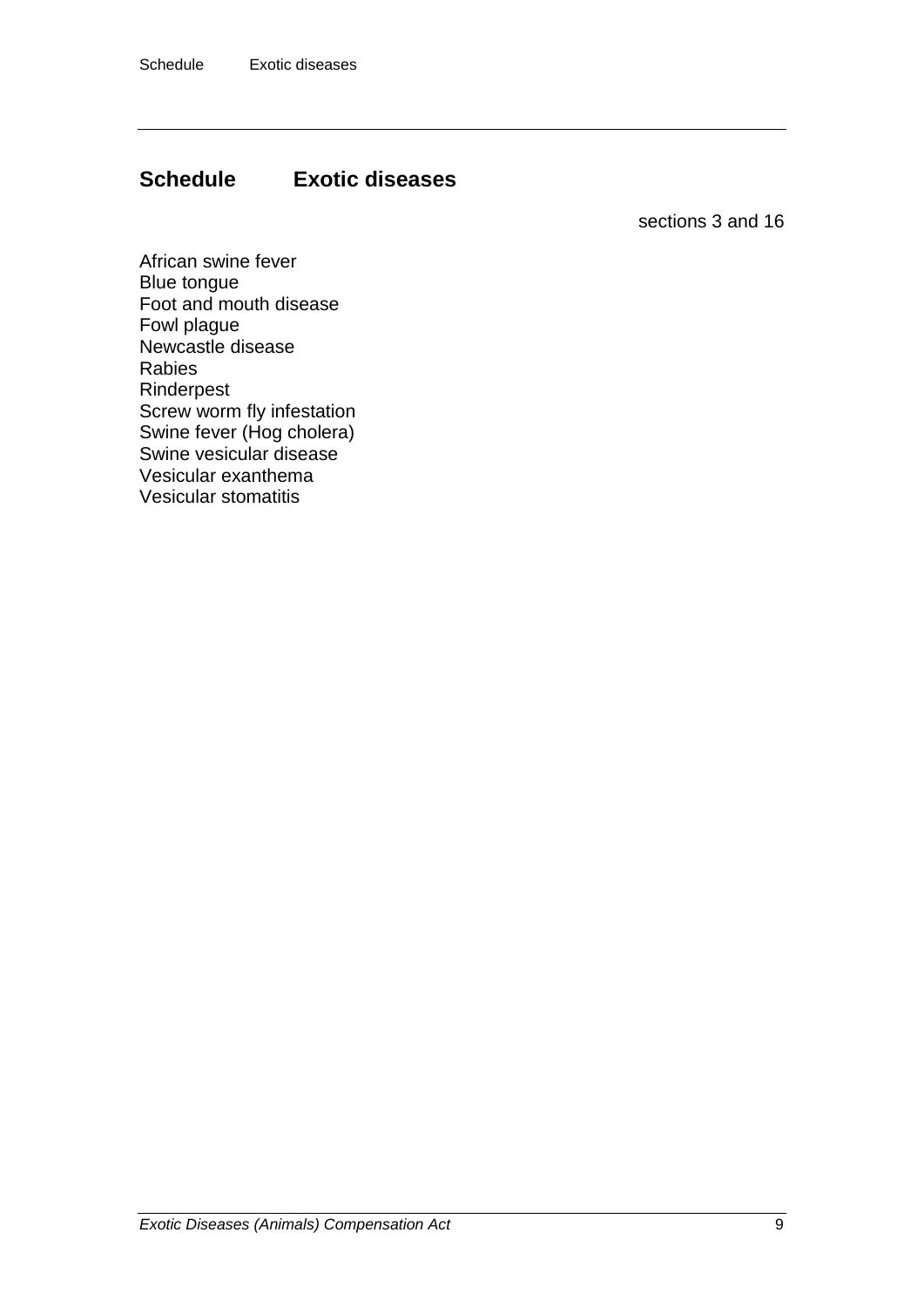#### **ENDNOTES**

**1 KEY**

Key to abbreviations

| $amd = amended$         | $od = order$                        |
|-------------------------|-------------------------------------|
| $app = appendix$        | $om = omitted$                      |
| $bl = by-law$           | $pt = Part$                         |
| $ch = Chapter$          | $r =$ regulation/rule               |
| $cl = clause$           | $rem = remainder$                   |
| $div = Division$        | renum = renumbered                  |
| $exp = expires/expired$ | $rep = repeated$                    |
| $f =$ forms             | $s = section$                       |
| Gaz = Gazette           | $sch = Schedule$                    |
| $h dg =$ heading        | $sdiv = Subdivision$                |
| ins = inserted          | <b>SL = Subordinate Legislation</b> |
| It = $long$ title       | $sub =$ substituted                 |
| $nc = not commenced$    |                                     |

#### **2 LIST OF LEGISLATION**

|             | Foot and Mouth Disease Compensation Ordinance 1958 (Act No. 18, 1958) |
|-------------|-----------------------------------------------------------------------|
| Assent date | 14 November 1958                                                      |
| Commenced   | 19 August 1964 (Gaz No. 33, 19 August 1964)                           |

# *Foot and Mouth Disease Compensation Ordinance 1961* **(Act No. 5, 1962)**

Assent date 25 January 1962<br>Commenced 19 August 1964 ( 19 August 1964 (s 2, s 2 Foot and Mouth Disease *Compensation Ordinance 1958* (Act No. 18, 1958) and *Gaz* No. 33, 19 August 1964)

# *Foot and Mouth Disease Compensation Ordinance 1966* **(Act No. 4, 1966)**

| Assent date | 23 March 1966 |
|-------------|---------------|
| Commenced   | 23 March 1966 |

#### *Ordinances Revision Ordinance 1973* **(Act No. 87, 1973)**

| Assent date | 11 December 1973           |
|-------------|----------------------------|
| Commenced   | 11 December 1973 (s 12(2)) |

#### **Amending Legislation**

#### *Ordinances Revision Ordinance 1974* **(Act No. 34, 1974)**

| Assent date | 26 August 1974            |
|-------------|---------------------------|
| Commenced   | 11 December 1973 (s 3(2)) |

# *Ordinances Revision Ordinance (No. 2) 1974* **(Act No. 69, 1974)**

| Assent date | 24 October 1974 |
|-------------|-----------------|
| Commenced   | 11 December 19  |

#### *Ordinances Revision Ordinance 1976* **(Act No. 27, 1976)**

| Assent date | 28 June 1976                                       |
|-------------|----------------------------------------------------|
| Commenced   | ss 1, 2 and 6: 28 June 1976 (s 6(2));              |
|             | ss 3 and 4: 11 December 1973; s 5: 24 October 1974 |

 $1973$  (s 3)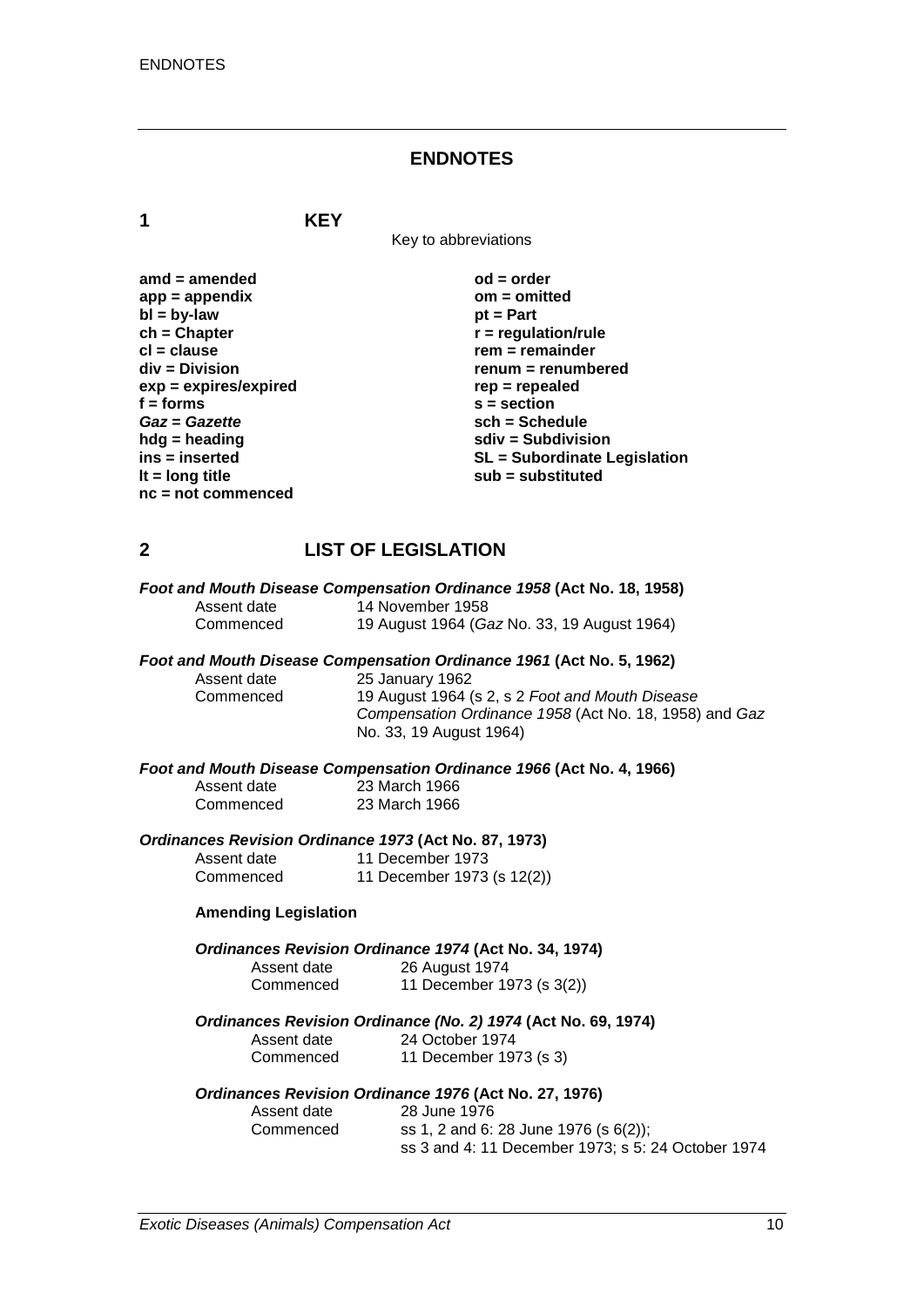|               |                                                  | Foot and Mouth Disease Compensation Ordinance 1974 (Act No. 85, 1974)                                   |
|---------------|--------------------------------------------------|---------------------------------------------------------------------------------------------------------|
|               | Assent date                                      | 7 November 1974                                                                                         |
|               | Commenced                                        | 1 January 1975 (Gaz No. 49, 5 December 1974)                                                            |
|               |                                                  | Transfer of Powers (Self-Government) Ordinance 1978 (Act No. 54, 1978)                                  |
|               | Assent date                                      | 1 July 1978                                                                                             |
|               | Commenced                                        | 1 July 1978 (s 8)                                                                                       |
|               |                                                  | Statute Law Revision Act (No. 2) 1979 (Act No. 128, 1979)                                               |
|               | Assent date                                      | 15 October 1979                                                                                         |
|               | Commenced                                        | 15 October 1979                                                                                         |
|               |                                                  | Statute Law Revision Act (No. 3) 1979 (Act No. 37, 1980)                                                |
|               | Assent date                                      | 24 April 1980                                                                                           |
|               | Commenced                                        | 24 April 1980                                                                                           |
|               |                                                  | Exotic Diseases (Animals) Compensation Act 1981 (Act No. 86, 1981)                                      |
|               | Assent date                                      | 21 September 1981                                                                                       |
|               | Commenced                                        | 21 September 1981                                                                                       |
|               | Statute Law Revision Act 1982 (Act No. 21, 1982) |                                                                                                         |
|               | Assent date                                      | 27 April 1982                                                                                           |
|               | Commenced                                        | 27 April 1982                                                                                           |
| No. 32, 1988) |                                                  | Exotic Diseases (Animal) (Screw Worm Fly Infestation) Compensation Regulations (SL                      |
|               | Notified                                         | 6 July 1988                                                                                             |
|               | Commenced                                        | 6 July 1988                                                                                             |
|               |                                                  | Local Court (Consequential Amendments) Act 1989 (Act No. 14, 1989)                                      |
|               | Assent date                                      | 5 June 1989                                                                                             |
|               | Commenced                                        | 1 January 1991 (s 2, s 2 Local Court Act 1989 (Act No. 31,<br>1989) and Gaz G49, 12 December 1990, p 2) |
|               |                                                  | Exotic Diseases (Animals) Compensation Amendment Act 1990 (Act No. 6, 1990)                             |
|               | Assent date                                      | 2 April 1990                                                                                            |
|               | Commenced                                        | 9 May 1990 (s 2, s 2 Stock Diseases Amendment Act 1990                                                  |
|               |                                                  | (Act No. 2, 1990) and Gaz G18, 9 May 1990, p 5)                                                         |
|               |                                                  | Sentencing (Consequential Amendments) Act 1996 (Act No. 17, 1996)                                       |
|               | Assent date                                      | 19 April 1996                                                                                           |
|               | Commenced                                        | 1 July 1996 (s 2, s 2 Sentencing Act 1995 (Act No. 39, 1995)<br>and Gaz S15, 13 June 1996)              |
|               |                                                  |                                                                                                         |

## **3 GENERAL AMENDMENTS**

General amendments of a formal nature (which are not referred to in the table of amendments to this reprint) are made by the *Ordinances Revision Ordinance 197*3 (Act No. 87, 1973) (as amended) to the following provisions: ss 3, 4, 5, 6, 7, 8, 9, 10, 11, 13, 14 and 15.